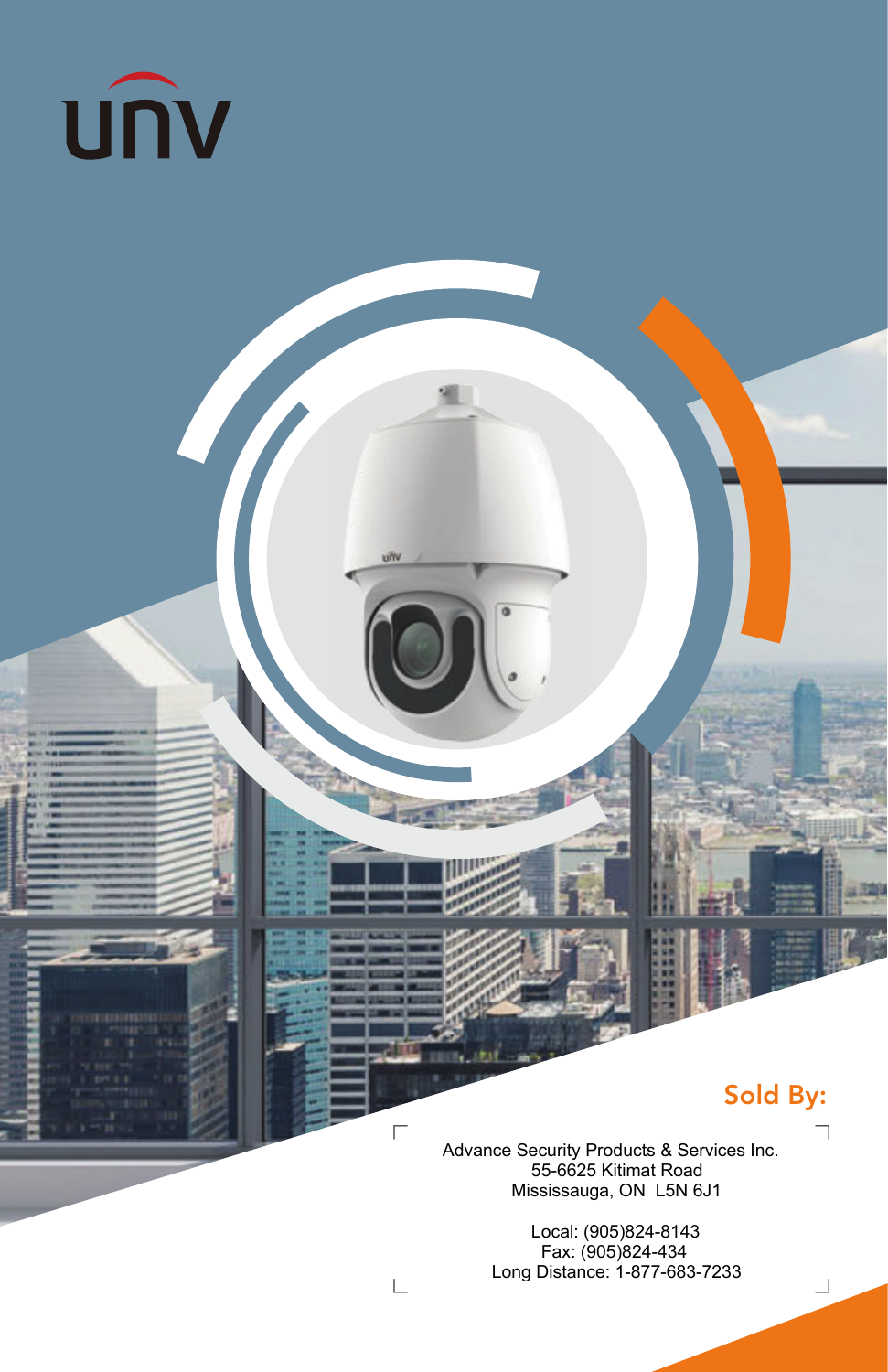# **Network Camera Features**

| <b>4K</b>                                                                                                            |                                                                                 | 120dB WDR                                                    |                                                                                                 | <b>Fisheye</b>                       |
|----------------------------------------------------------------------------------------------------------------------|---------------------------------------------------------------------------------|--------------------------------------------------------------|-------------------------------------------------------------------------------------------------|--------------------------------------|
| H.265                                                                                                                | ////<br><b>IP67</b>                                                             | Ш<br><b>Long Range PoE</b>                                   |                                                                                                 | <b>Optical Defog</b>                 |
| PIR                                                                                                                  | <b>Starlight</b>                                                                | +70°C<br>$-40^{\circ}$ C<br><b>Wide Temperature</b><br>Range |                                                                                                 | ±25%<br><b>Wide Voltage</b><br>Range |
| <b>NETWORK CAMERA</b>                                                                                                |                                                                                 |                                                              |                                                                                                 |                                      |
| <b>IPC2121SR3(1.3MP)</b><br><b>IPC2122SR3(2MP)</b><br>IPC2122SR3-PF40(60)-B(2MP)<br>Mini IR Bullet Camera            | IPC322ER3-DVPF(2MP, H.264)<br>Mini IR Fixed Camera                              | IPC322SR3-DVSPF28(40)-B(2MP, H.265)                          | IPC324ER3-DVPF <sup>(4MP)</sup><br>Mini IR Fixed Camera<br>H.265                                |                                      |
| H.265<br>• DWDR<br>. Up to 30m IR<br>$\bullet$ IP66                                                                  | H.265<br>• 120dB WDR<br>. Up to 30m IR<br>$\bullet$ IP66<br>· SD/SDHC card slot | $\overline{\mathbf{m}}$                                      | 4MP<br>• 120dB WDR<br>. Up to 30m IR<br>$\bullet$ IP66<br>· SD/SDHC card slot                   |                                      |
| IPC3611SR3/ER3(1.3MP, H.264)<br>IPC3612SR3/ER3(2MP, H.264)<br>IPC3612ER3-PF-B(2MP, H.265)<br><b>IR Turret Camera</b> | <b>IPC3614SR3(4MP)</b><br><b>IR Turret Camera</b>                               |                                                              | <b>IPC3231ER-VS(1.3MP)</b><br>IPC3232ER-VS <sup>(2MP)</sup>                                     | <b>VF IR Fixed Dome Camera</b>       |
| H.265<br>• DWDR<br>• Up to 30m IR<br>$\bullet$ IP66<br>· Metal base (@M)                                             | H.265<br>4MP<br>• 120dB WDR<br>• Up to 30m IR<br>· IP66<br>· Metal base (@M)    |                                                              | · DWDR<br>. Up to 30m IR<br>$\bullet$ IP66<br>· SD/SDHC card slot<br>$\bullet$ 2.8-12 mm manual |                                      |
| <b>IPC3231ER-DV(1.3MP)</b><br>IPC3232ER-DV(2MP)<br>VF IR Fixed Dome Camera                                           | <b>IPC868ER-VF18(4K)</b><br>Fisheye Camera                                      |                                                              | <b>IR PTZ Dome Camera</b>                                                                       | IPC6221LR-X20SP(1.3MP)<br>e.         |
| H.265<br>• 120dB WDR<br>$\bullet$ Up to 30m IR<br>$\bullet$ IP66<br>• SD/SDHC card slot<br>• 2.8-12mm manual         | $-4K$<br>• Up to 20m IR<br>$\bullet$ IP66<br>• SD/SDHC card slot<br>•1.8mm      |                                                              | • PoE supported<br>● Up to 100m IR<br>• 1P66<br>$\bullet$ -40°C ~ 65°C<br>• 20X optical zoom    |                                      |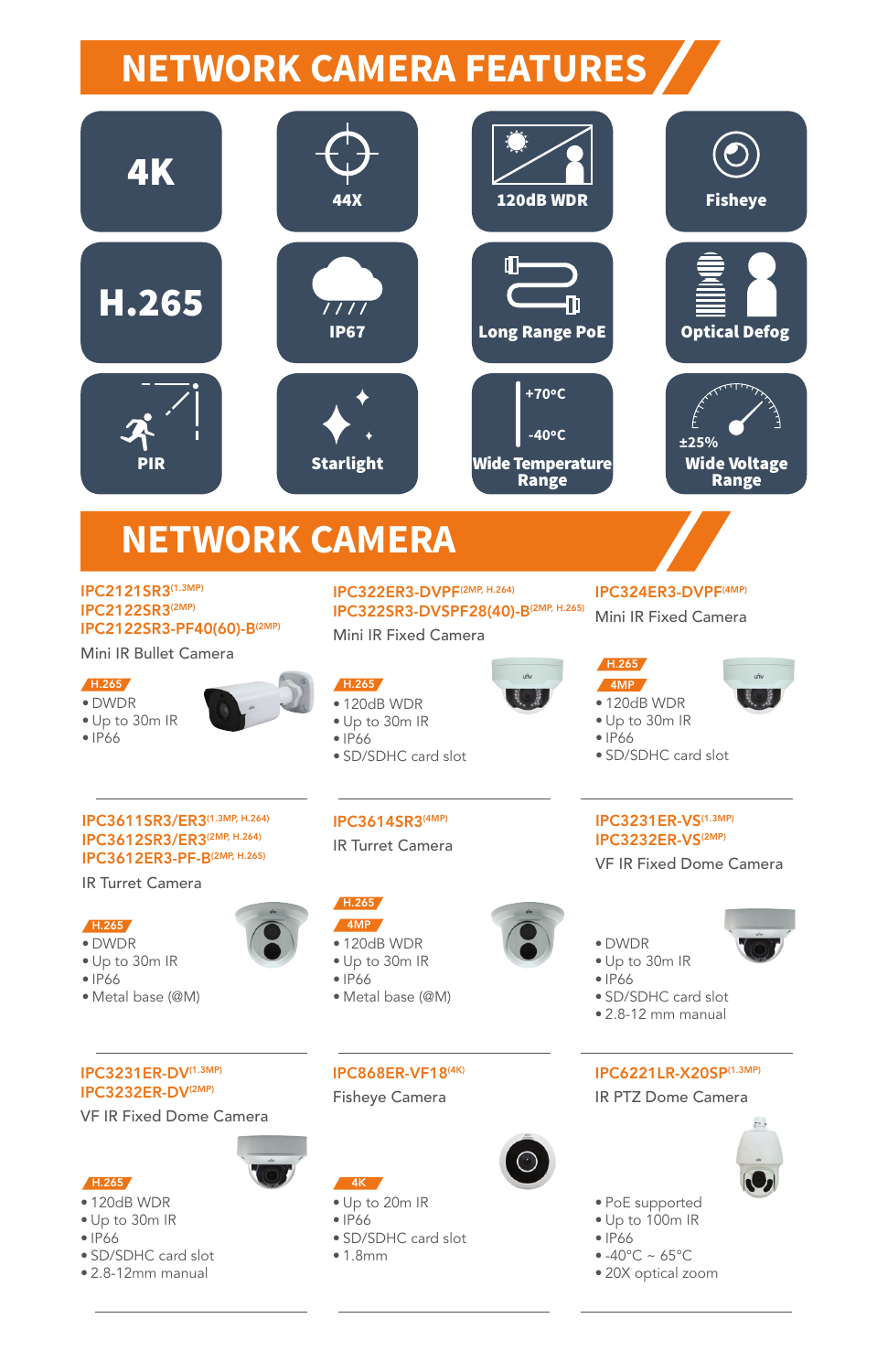|                                                                                                                                                                                                                    | <b>NVR FEATURES</b>                                                                                                                                                                                                     |                                                                                                                                                                                                            |                                                                                                                                                                                                                                                                                                                                                                                  |
|--------------------------------------------------------------------------------------------------------------------------------------------------------------------------------------------------------------------|-------------------------------------------------------------------------------------------------------------------------------------------------------------------------------------------------------------------------|------------------------------------------------------------------------------------------------------------------------------------------------------------------------------------------------------------|----------------------------------------------------------------------------------------------------------------------------------------------------------------------------------------------------------------------------------------------------------------------------------------------------------------------------------------------------------------------------------|
| <b>Cloud Update</b>                                                                                                                                                                                                | <b>Corridor Mode</b>                                                                                                                                                                                                    | <b>High Security</b>                                                                                                                                                                                       | <b>IPC Upgrade on</b>                                                                                                                                                                                                                                                                                                                                                            |
| Ш<br><b>Long Range PoE</b>                                                                                                                                                                                         | <b>P2P Cloud</b><br><b>Service</b>                                                                                                                                                                                      | <b>Plug And Play</b>                                                                                                                                                                                       | <b>RAID</b>                                                                                                                                                                                                                                                                                                                                                                      |
| <b>Smart Search</b>                                                                                                                                                                                                | <b>Touch Panel</b>                                                                                                                                                                                                      | $\blacksquare \rightarrow \blacksquare$<br><b>ANR</b>                                                                                                                                                      | $_{\rm Onvif}$                                                                                                                                                                                                                                                                                                                                                                   |
| <b>NVR</b>                                                                                                                                                                                                         |                                                                                                                                                                                                                         |                                                                                                                                                                                                            |                                                                                                                                                                                                                                                                                                                                                                                  |
| NVR201-04/08LP                                                                                                                                                                                                     | NVR201-04/08EP                                                                                                                                                                                                          | NVR202-08/16/32E                                                                                                                                                                                           |                                                                                                                                                                                                                                                                                                                                                                                  |
| • 4/8-ch IP input<br>• 1 SATA<br>· 4/8 PoE ports<br>• Desktop housing<br>· P2P, Email, UPnP,<br>· DDNS, NTP, DHCP                                                                                                  | • 4/8-ch IP input<br>• 1 SATA<br>• 4/8 PoE ports<br>• Touch panel<br>· P2P, Email, UPnP,<br>· DDNS, NTP, DHCP                                                                                                           | ***** <b>1</b> ***<br>• 8/16/32-ch IP input<br>• 2 SATA<br>· Touch panel<br>· P2P, Email, UPnP,<br>· DDNS, NTP, DHCP                                                                                       | .                                                                                                                                                                                                                                                                                                                                                                                |
| NVR202-08/16EP<br>H.265<br>4K<br>· 8/16-ch IP input<br>• 2 SATA<br>• 8 PoE ports<br>· Touch panel<br>· P2P, Email, UPnP,<br>• DDNS, NTP, DHCP                                                                      | NVR301-04/08/16E<br>• 4/8/16-ch IP input<br>• 1 SATA<br>•4K, H.265<br>$\bullet$ 4/1 alarm I/O<br>· P2P, Email, UPnP,<br>• DDNS, NTP, DHCP                                                                               | NVR301-04-P4<br>NVR301-08-P8<br>NVR301-16-P8<br>H.265<br>4K<br>• 4/8/16-ch IP input<br>• 1 SATA<br>• 4K, H.265<br>$\bullet$ 4/1 alarm I/O<br>· 4/8/8 PoE ports<br>· P2P, Email, UPnP,<br>· DDNS, NTP, DHCP |                                                                                                                                                                                                                                                                                                                                                                                  |
| NVR301-04L-P4<br>NVR301-08L-P8<br>NVR301-16L-P8<br>H.265<br>$-4K$<br>• 4/8/16-ch IP input<br>$\bullet$ 1 SATA<br>• 4K, H.265<br>· Desktop housing<br>• 4/8/8 PoE ports<br>· P2P, Email, UPnP,<br>• DDNS, NTP, DHCP | NVR302-08E-P8<br>NVR302-16E-P8<br>NVR302-16E-P16<br>H.265<br>4K<br>• 8/16/16-ch IP input<br>$\bullet$ 2 SATA<br>•4K, H.265<br>$\bullet$ 4/1 alarm I/O<br>• 8/8/16 PoE ports<br>· P2P, Email, UPnP,<br>• DDNS, NTP, DHCP | NVR304-16/32EP<br>H.265<br>4K<br>· 16/32-ch IP input<br>$\bullet$ 4 SATA<br>• 4K, H.265<br>• 16 PoE ports<br>· 16/4 alarm I/O                                                                              | $\begin{picture}(20,10) \put(0,0){\line(1,0){10}} \put(10,0){\line(1,0){10}} \put(10,0){\line(1,0){10}} \put(10,0){\line(1,0){10}} \put(10,0){\line(1,0){10}} \put(10,0){\line(1,0){10}} \put(10,0){\line(1,0){10}} \put(10,0){\line(1,0){10}} \put(10,0){\line(1,0){10}} \put(10,0){\line(1,0){10}} \put(10,0){\line(1,0){10}} \put(10,0){\line(1$<br>· Dual network interfaces |